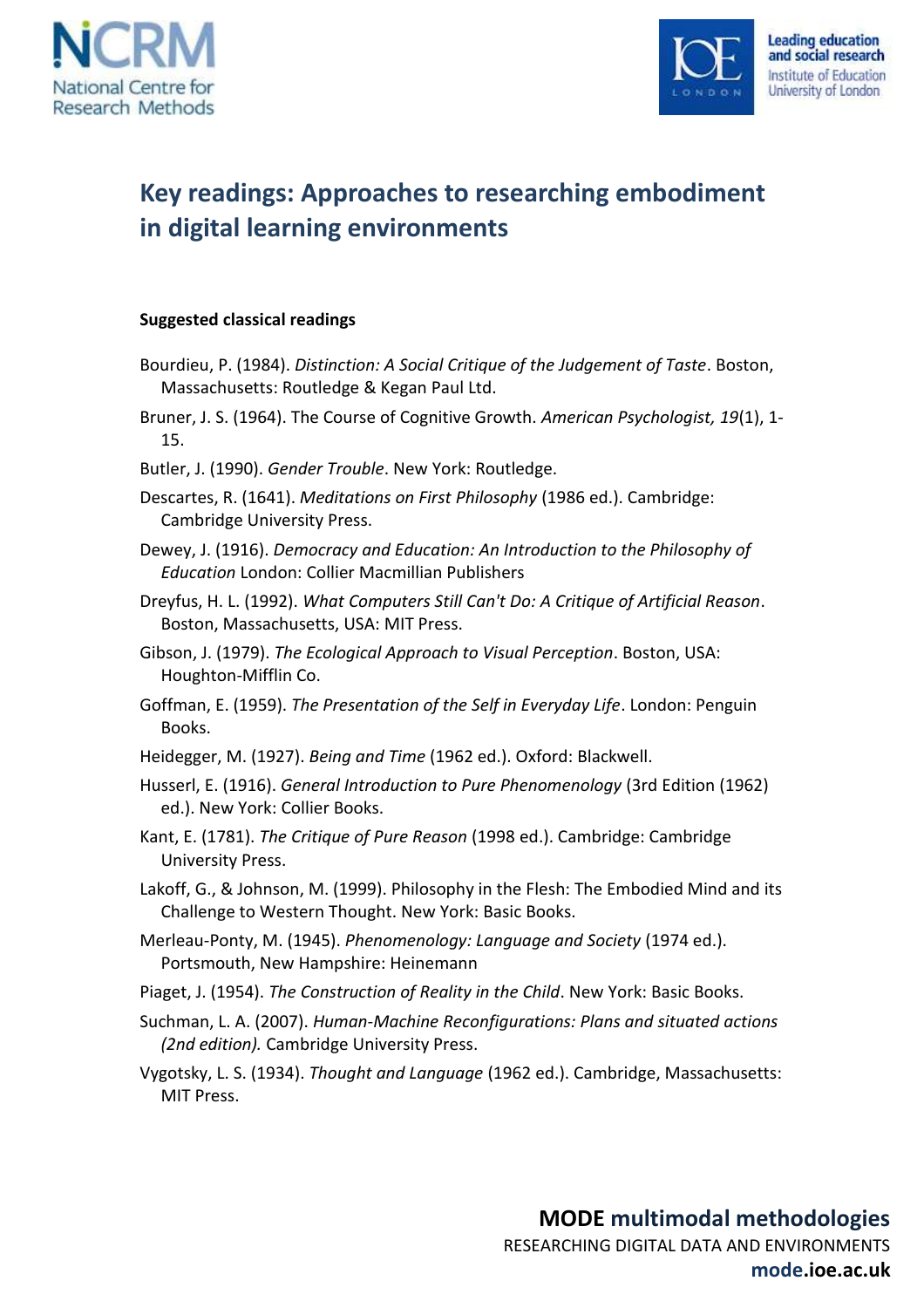- Vygotsky, L. S. (1978). *Mind in society: The development of higher psychological processes*. Cambridge, Massachusetts: Harvard University Press.
- Winograd, T., & Flores, F. (1986). *Understanding Computers and Cognition: A New Foundation for Design*. New Jersey: Ablex Publishing Corporation.

## **Contemporary readings**

- Anderson, M. L. (2003). Embodied Cognition: A field guide. *Artificial Intelligence, 149*(2003), 91-130.
- Antle, A., Corness, G., & Droumeva, M. (2009). Springboard: Exploring Embodiment, Balance and Social Justice*. Proceedings of the 27th international conference on Human factors in computing systems* (CHI), Boston, Massachusetts, USA.
- Antle, A., Droumeva, M., & Ha, D. (2009). Thinking with Hands: An Embodied Approach to the Analysis of Children's Interaction with Computational Objects. *Proceedings of the 27th International Conference on Human factors in Computing Systems* (CHI), April 5-10, Florence, Italy.
- Clark, A. (2005). Beyond the Flesh: Lessons from a Mole Cricket. *Artificial Life, 11*(2005), 233-244.
- De Preester, H., & Knockaert, K. (2005). *Body Image and Body Schemainterdisciplinary perspectives on the body.* Amsterdam, Netherlands: John Benjamins A.V.
- Dourish, P. (2001). *Where the Action Is: The Foundations of Embodied Interaction*. Cambridge, Massachusetts: The MIT press.
- Ganbarini, F., & Adenzato, M. (2007). At the root of embodied cognition: Cognitive science meets neurophysiology *Brain and Cognition, 56*, 100-106
- Goldin-Meadow, S. (1999). The role of gesture in communication and thinking. *Trends in Cognitive Science, 3*(11), 419 -429.
- Haraway, D. (1988). Situated Knowledges: The Science Question in Feminism and the Privilege of Partial Perspective. *Feminist Studies, 14* (3), 575-599.

Hindmarsh, J., & Pilnick, A. (2007). Knowing Bodies at Work: Embodiment and Ephemeral Teamwork in Anaesthesia. *Organization Studies, 28*, 1395-1416.

- Hurtienne, J., Stößel, C., Sturm, C., Maus, A., Rötting, M., Langdon, P., & Clarkson, J. (2010). Physical gestures for abstract concepts: Inclusive design with primary metaphors. *Interacting with Computers, 22*(2010), 475-484.
- Hutchins, E. (1995). *Cognition in the Wild*. Boston, Massachusetts, USA: MIT Press.
- Jenson, J., & de Castell, S. (2009). Breaking New Ground: Innovation in Games, Play, Practice and Theory*. Proceedings of DiGRA* 2009 Brunel University, UK.
- Lakoff, G., & Johnson, M. (1999). *Philosophy in the Flesh: The Embodied Mind and its Challenge to Western Thought*. New York: Basic Books.

Marshall, P., Price, S., & Rogers, Y. (2003). Conceptualising tangibles to support learning*. Proceedings of the 2nd International Conference on Interaction Design and Children*, Lancashire, Preston, England.

**mode.ioe.ac.uk**